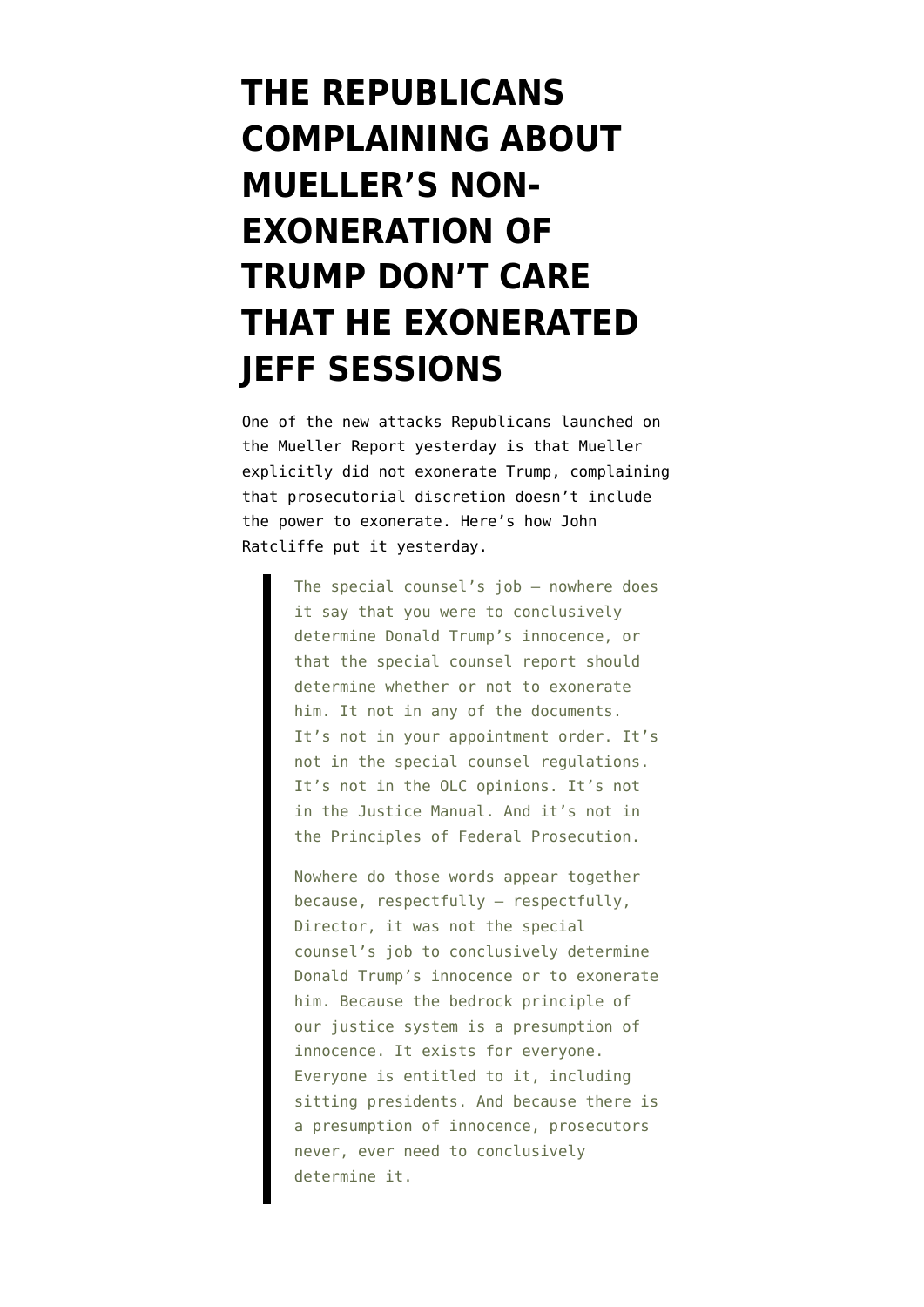Except that Ratcliffe and other Republicans didn't complain and aren't complaining about the point in his report, [as released,](https://assets.documentcloud.org/documents/6002293/190322-Redacted-Mueller-Report.pdf) where he *did* exonerate someone, with Bill Barr's approval: Jeff Sessions.

> As set forth in Volume I, Section IV.A.6, supra, the investigation established that, while a U.S. Senator and a Trump Campaign advisor, former Attorney General Jeff Sessions interacted with Russian Ambassador Kislyak during the week of the Republican National Convention in July 2016 and again at a meeting in Sessions' s Senate office in September 2016. The investigation also established that Sessions and Kislyak both attended a reception held before candidate Trump's foreign policy speech at the Mayflower Hotel in Washington, D.C., in April 2016, and that it is possible that they met briefly at that reception.

The Office considered whether, in light of these interactions, Sessions committed perjury before, or made false statements to, Congress in connection with his confirmation as Attorney General. In January 2017 testimony during his confirmation hearing, Sessions stated in response to a question about Trump Campaign communications with the Russian government that he had "been called a surrogate at a time or two in that campaign and I didn't have – did not have communications with the Russians." In written responses submitted on January 17, 2017, Sessions answered "[n]o" to a question asking whether he had "been in contact with anyone connected to any part of the Russian government about the 2016 election, either before or after election day." And, in a March 2017 supplement to his testimony, Sessions identified two of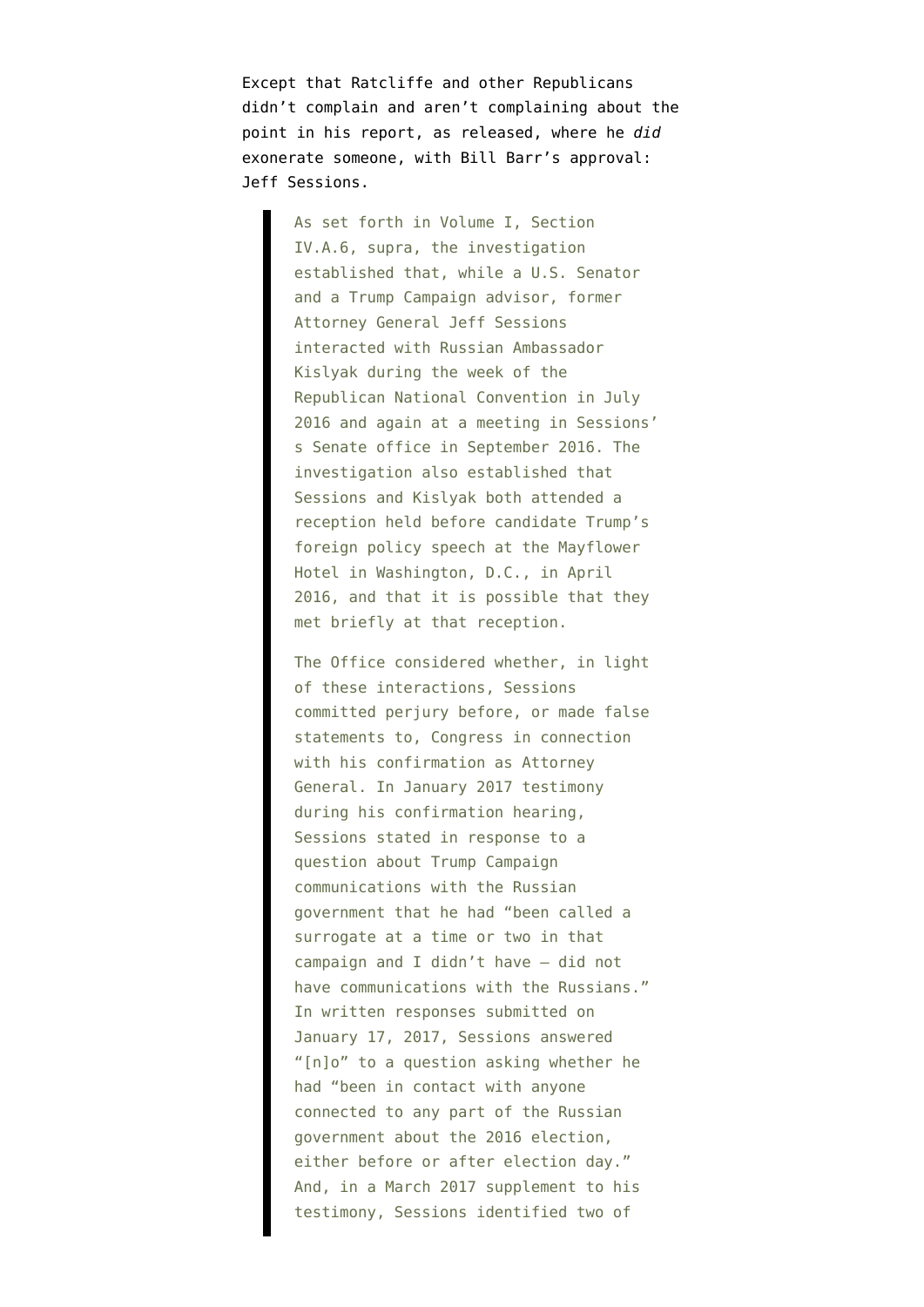the campaign-period contacts with Ambassador Kislyak noted above, which had been reported in the media following the January 2017 confirmation hearing. Sessions stated in the supplemental response that he did "not recall any discussions with the Russian Ambassador, or any other representatives of the Russian government, regarding the political campaign on these occasions or any other occasion."

Although the investigation established that Sessions interacted with Kislyak on the occasions described above and that Kislyak mentioned the presidential campaign on at least one occasion, the evidence is not sufficient to prove that Sessions gave knowingly false answers to Russia-related questions in light of the wording and context of those questions. With respect to Sessions's statements that he did "not recall any discussions with the Russian Ambassador . .. regarding the political campaign" and he had not been in contact with any Russian official "about the 2016 election," the evidence concerning the nature of Sessions's interactions with Kislyak makes it plausible that Sessions did not recall discussing the campaign with Kislyak at the time of his statements. Similarly, while Sessions stated in his January 2017 oral testimony that he "did not have communications with Russians," he did so in response to a question that had linked such not have communications with Russians," he did so in response to a question that had linked such communications to an alleged "continuing exchange of information" between the Trump Campaign and Russian government intermediaries. Sessions later explained to the Senate and to the Office that he understood the question as narrowly calling for disclosure of interactions with Russians that involved the exchange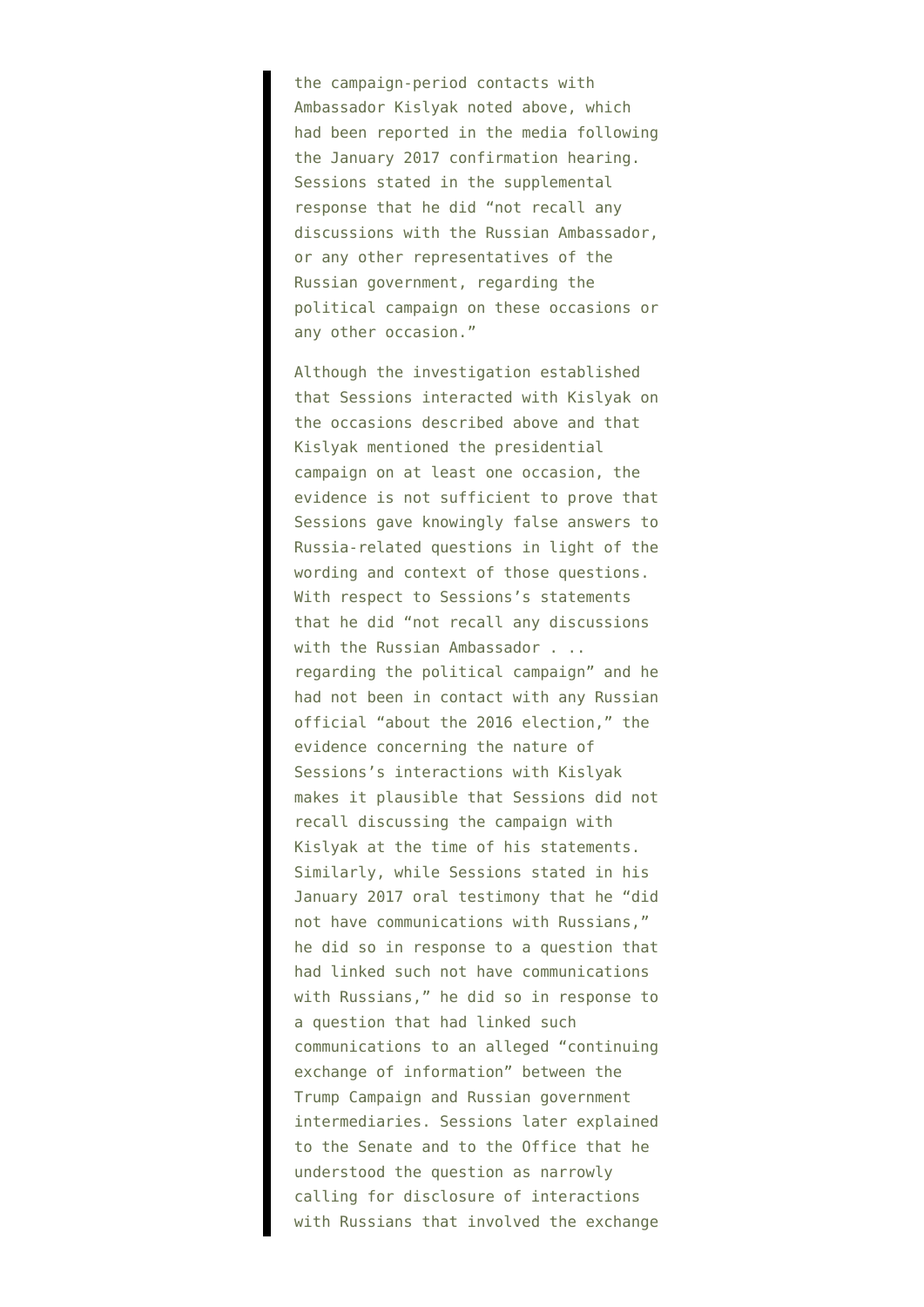of campaign information, as distinguished from more routine contacts with Russian nationals. Given the context in which the question was asked, that understanding is plausible.

Accordingly, the Office concluded that the evidence was insufficient to prove that Sessions was willfully untruthful in his answers and thus insufficient to obtain or sustain a conviction for perjury or false statements. Consistent with the Principles of Federal Prosecution, the Office therefore determined not to pursue charges against Sessions and informed his counsel of that decision in March 2018.

In fact, Mueller must have provided similar explanations in at least four more instances, where he explained why other Trump people didn't get charged, most often for lying.

But all of those other discussions were redacted under a personal privacy exemption (or, in the FOIA version, a  $b(5)$ ,  $b(6)/b(7)$  (C) exemption). Presumably, those other instances were less clearcut, or perhaps they simply weren't someone as senior as Sessions. But redactions consistently applied would have redacted this passage too, denying Sessions (who would be running for his old Senate seat this year if Trump weren't still angry that Sessions didn't act more like Bill Barr while serving as Attorney General) of the public explanation why he wasn't charged.

Nothing Mueller said yesterday indicated he had any complaints about the redactions in the report (though he was more willing to talk about why Trump Sr. didn't testify — [the discussion of](https://www.emptywheel.net/2019/04/19/the-trump-men-and-the-grand-jury-redactions/) [which is partly redacted in the report](https://www.emptywheel.net/2019/04/19/the-trump-men-and-the-grand-jury-redactions/)  $-$  than Don Jr, which is redacted under the same grand jury justification).

But in the case of Jeff Sessions, the redaction process was not treated in the way applied with